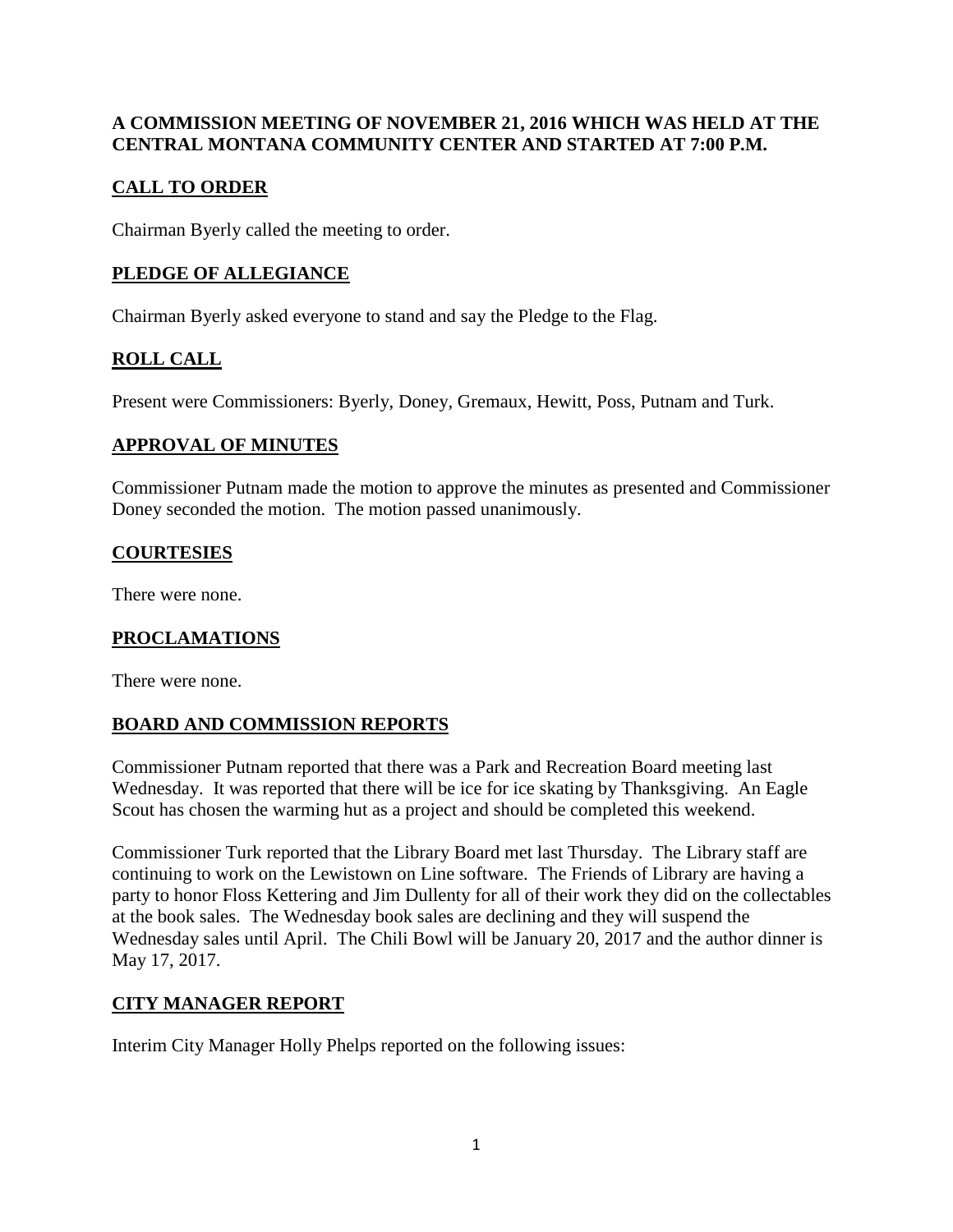The preliminary work for the widening of Casino Creek Drive has been completed. The Public Works Department has been working with the Department of Transportation to get Casino Creek Drive paved under their pavement preservation program. This is the same program that will pave 7<sup>th</sup> Avenue North next year.

Construction season is wrapping up. All of the paving that was included in the City's paving contract has been completed. Also, the highway paving is done west of town, and the street lights are up and running. There is still work to be done on the signage and street lights. The State and their contractor are working very hard to get the portion of Spring Creek Road near Stendal Road paved this fall. Additional concrete sidewalks, curb and gutter and chip sealing will be done in the spring. The paving of the trails will also occur next spring.

The Commission and audience were encouraged to drive through the Riverdale area off of North Daws Street. Things are getting cleaned up and the area looks better. The sewer project for the area is being designed and will be submitted to DEQ. Once the plans are approved the project will go out to bid. The plan is to construct the project in 2017. Prior to construction the right of ways will need to be cleaned up further. Trees will need to be trimmed or removed to facilitate installation of the sewer mains.

The proposed location of the soccer fields at Brewery Flats has been discussed at the Big Spring Creek Watershed meeting and the Trails meeting. The Soccer Association is working with the Big Spring Water Shed Counsel to explore different locations for the soccer fields. Several locations have been proposed and the group is weighing the pros and cons of each location. The group will present to the City Commission once the options have been explored further.

#### **CONSENT AGENDA**

Commissioner Doney made the motion to approve the consent agenda and Commissioner Putnam seconded the motion. The motion passed unanimously. The consent agenda was the acknowledgement of the claims that have been paid from November 1, 2016 to November 16, 2016 for a total of \$101,727.40.

#### **REGULAR AGENDA – Resolutions, Ordinances & Other Action Items:**

1. Discussion and action on approving Resolution No. 3923, a resolution to re-designate the Lewistown Improvement District Board as the Lewistown Tax Increment Financing Board

Ms. Phelps explained that this resolution needs to be approved to rename the tax increment financing (TIF) board. The TIF Board hired Ms. Janet Cornish to come and work with them and to help set up the board. Ms. Cornish has some concerns with using the Lewistown Improvement District as the name for the TIF Board. According to state law it is an urban renewal district and improvement district is more directly related to special improvement district and felt if it wasn't changed there would be confusion if a project needed to be financed. Ms. Phelps explained that the TIF Board decided to the name from the Lewistown Improvement District to the Lewistown Tax Increment Financing District and Board. The resolution restates the same powers and duties and adds the definition of what the board does and what the district is. Mr. Mike Chapman commented that he is a member of the TIF Board and does think this will help clear up some of the confusion. Commissioner Turk made the motion to approve Resolution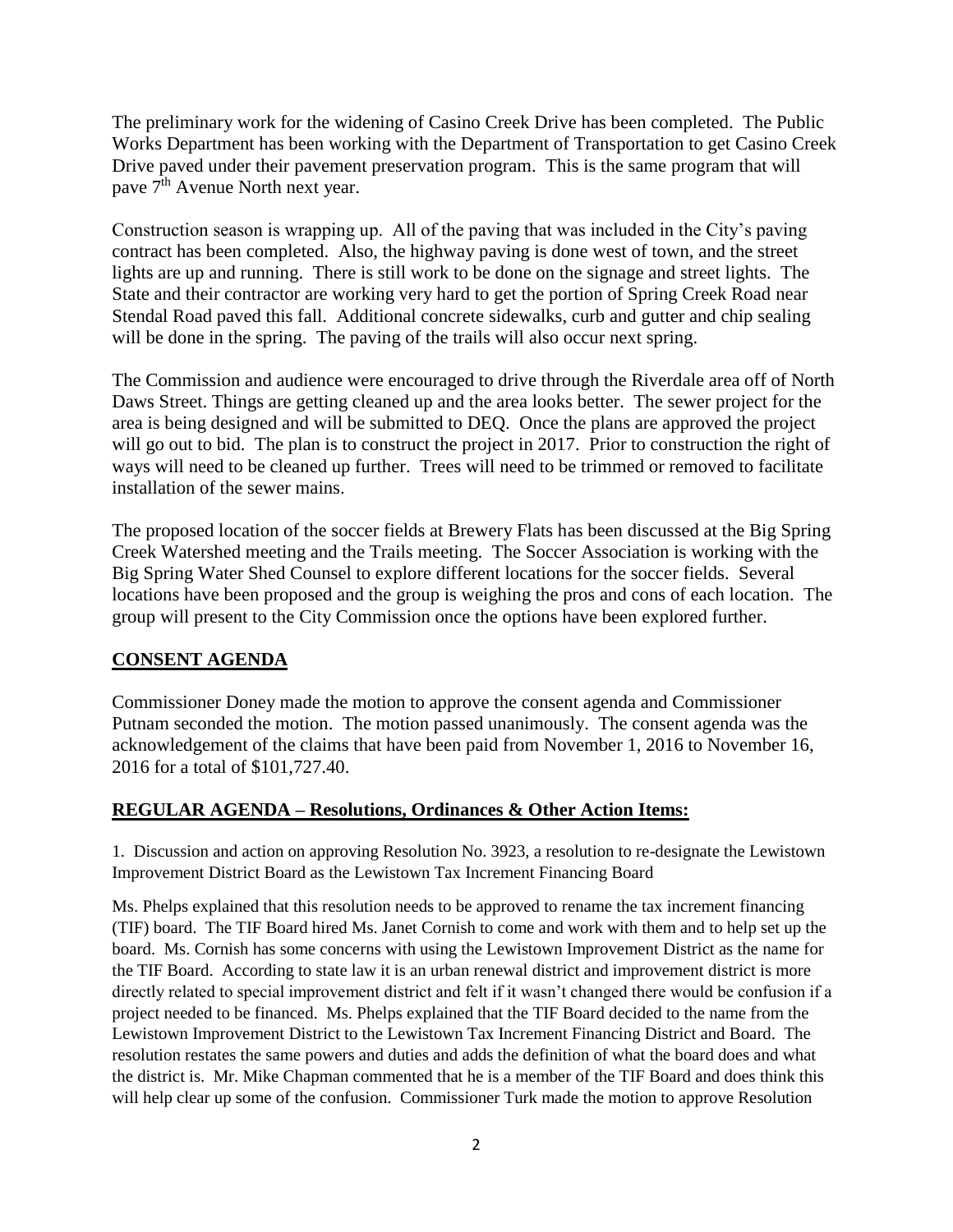No. 3923, a resolution to re-designate the Lewistown Improvement District Board as the Lewistown Tax Increment Financing Board and Commissioner Doney seconded the motion. Commissioner Byerly asked for comments from the audience and Commission. There being none, the question was called for and the motion passed unanimously.

2. Discussion and action on approving the 2016-2017 annual plan for the Tax Increment Finance District

Ms. Phelps explained that the TIF Board members have been meeting bi-monthly up to this point to establish programs, applications for the district and at this point they are ready to present their annual plan, and briefly talk about their proposals, application and timeline for projects. Mr. Charlie Pfau, Vice Chairman of the TIF Board, explained how the TIF Board has determined how they would like to spend the money. Mr. Pfau explained the breakdown of the budget. There is \$40,000 budgeted for private development incentives, \$30,000 for basic infrastructure improvements, \$15,000 for discretionary opportunities and \$15,000 for a reserve fund. Mr. Pfau explained that the intention to not spend everything every year and to build a fund that could maybe continue on once the district is done. The application process is completed and it will be on the City's website. Further discussion followed. Commissioner Doney made the motion to approve the 2016-2017 annual plan for the Tax Increment Finance District and Commissioner Hewitt seconded the motion. Commissioner Byerly asked for comments from the audience and Commission. There being none, the question was called for and the motion passed unanimously.

Commissioner Byerly explained that we would allow anyone wishing to make comment on the soccer fields or Brewery Flats could do so at this time, however, this is not on the agenda tonight so it will just be an opportunity for citizens to make comment. Mr. Mike Chapman stated that he is speaking on behalf of the Snowy Mountain Chapter of Trout Unlimited and it is the consensus of their board of directors that brewery flats is an unacceptable location for the soccer fields. Mr. Chapman further commented that it is also the consensus of the watershed council. Mr. Chapman stated that it was the understanding of many that Brewery Flats would remain natural after it was reclaimed. Mr. Chapman commented that an alternative needs to be found. Ms. Andre Zollars explained that she was here on behave of her son Elias Morris who has played soccer in Lewistown since he was 5 years old. Ms. Zollars stated that he enjoys the sport and has been on the traveling team and this year is going to be representing the State of Montana in the Olympic soccer program. Ms. Zollars commented that soccer gives kids a great opportunity and understand the concerns regarding Brewery flats and hope to put the resources together to get some soccer fields. Ms. Diane Blythe commented that she has lived near Brewery Flats since 1964 and there are so many different birds that come down there. Ms. Blythe is concerned about the traffic to the and from Brewery Flats if soccer fields are located there. Ms. Blythe further expressed her concern regarding the dangerous areas in brewery flats. Ms. Terry Piper Daniels commented that she feels there is a better opportunity for a soccer venue in our community and does see that the community could develop a program and it would be an asset to the community. Ms. Daniels further stated that she is opposed of the soccer fields being located at Brewery Flats. Ms. Daniels commented that it was planned to be a natural space. Ms. Daniels explained some of her concerns regarding safety and contaminates that were removed out of the area. Ms. Daniels stated that she is opposed to soccer at Brewery Flats but is willing to help find an alternative location. Ms. Laura Flugge, president of the Lewistown Soccer Association, wanted to explain that the Lewistown Soccer Association Board will be doing a public meeting and would encourage everyone to bring their ideas, suggestions and facts to put together a plan and hope to better explain their reasoning for Brewery Flats. Ms. Flugge explained that the Lewistown Soccer Association is trying to follow the process. They were told that they had to present the idea to the Park and Recreation Board and then the City Commission. Mr. Tim Harrell addressed the Commission stating that he lives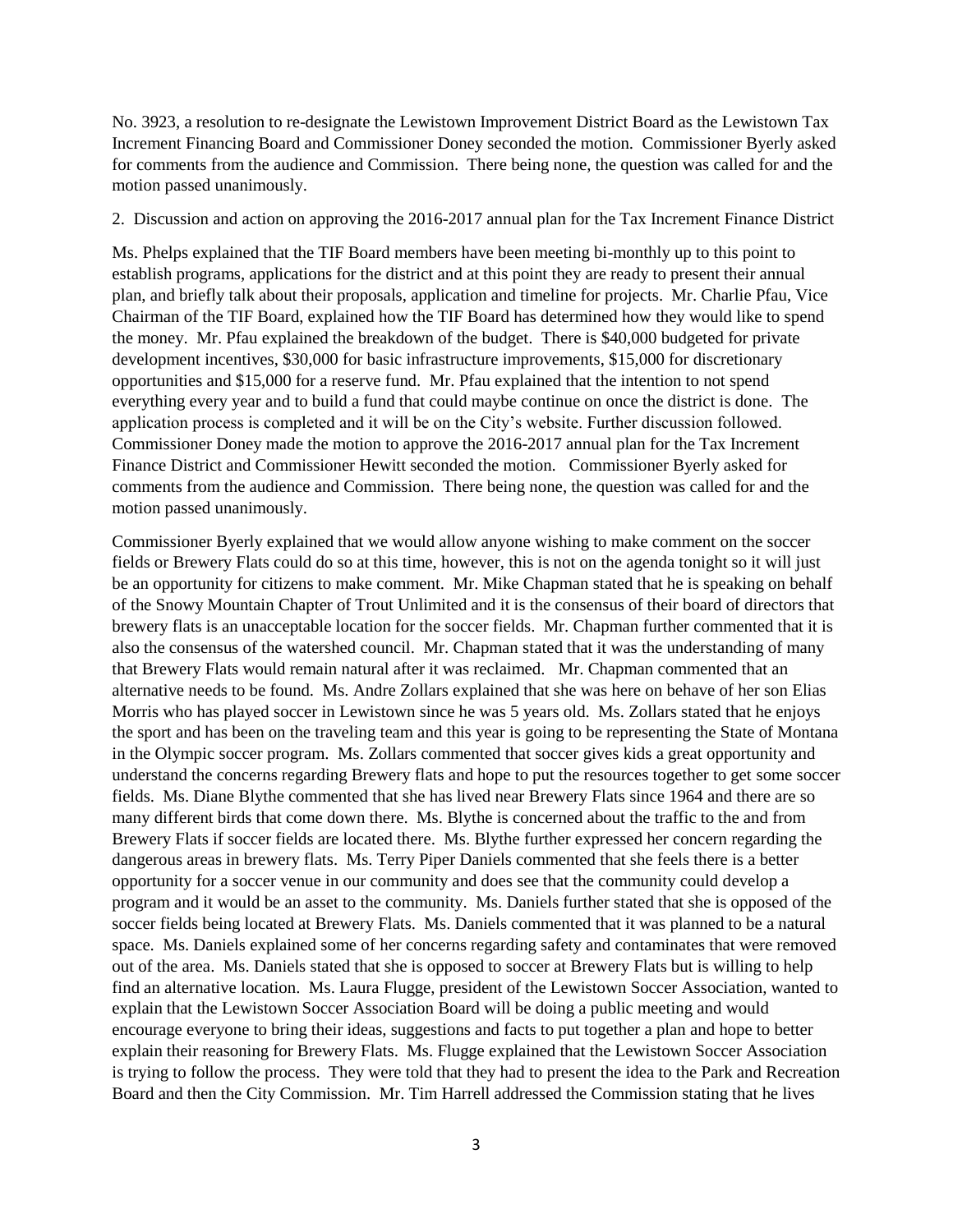above Brewery Flats and agrees with leaving the grass and natural habitat alone. Mr. Harrell stated you can hear people walking and talking on Brewery Flats where he lives and that he could not imagine the noise if a soccer field was located at Brewery Flats. Mr. Harrell commented that he is not against a soccer field but would like it located elsewhere. Mr. Ron Moody commented that maybe in our minds we need to segregate Brewery Flats from soccer fields. Mr. Moody stated that Lewistown is going to have a soccer program regardless. Mr. Moody stated that the effort that has been made by the Soccer Association should be recognized and that the City of Lewistown and Brewery Flats is a unique and valuable amenity for the present and the future.

#### 3. Discussion and action on awarding the 2016-2017 gravel bids

Ms. Phelps explained that this is an annual item that is done by the Public Works Department. The bid is for sanding materials, wash gravel used for water digs or road mix and this covers the gravel for the season. The prices are the same as what was offered last year. Commissioner Putnam made the motion to approve the 2016-2017 gravel bid from Casino Creek Concrete and Commissioner Hewitt seconded the motion. Commissioner Byerly asked for comments from the audience and Commission. There being none, the question was called for and those Commissioners voting in favor were: Byerly, Doney Hewitt, Poss, Putnam and Turk. Commissioner Gremaux abstained.

4. Discussion on the election and where do we go from here.

Commissioner Byerly made the following comments. We need to understand that the election may not be fully settled, we know we can expect a recount and we know some other individuals are pondering some other actions which may change or delay finalizing the result. The Commission has been frozen on some issues because of the ballot issue and we may have to wait a bit longer. The one example is moving forward on the City Manager position and he thanked Ms. Phelps for her patience, understand and willingness to be the interim City Manager. Mr. Byerly stated that tonight he would like the Commission to look at what the election tells us and what the Commission should take from the experience the last couple of years and what directions we might head in the years to come. Mr. Byerly commented that there were a number of headwinds that were blowing against the current form of government in this election. Mr. Byerly further commented that regardless of the outcome or the margin there are some issues that the City Commission need to discuss and if we can agree on some direction we need to move forward with them. Mr. Byerly stated that he feels the City needs to do a better job of information and engaging the community. Mr. Byerly commented that he knows that we as a City Commission have operated openly and operated transparently and operated legally. Mr. Byerly explained that getting input, informing and engaging the community is a bigger challenge today for any government entity. People access information countless different ways and just reaching the public about what is happening in the City and our willingness to hear from them is more difficult than it has ever been. Some of the ideas that have been discussed are updating and changing the city website, invite public to come in and talk with the Commission how we are doing, establish a Facebook page, establish an email list, neighborhood councils, subcommittee of the Commission to oversee some of the ideas. Commission Gremaux really liked it when the three citizens came and talked with the Commission and would like to see it continue and really we need to get citizens interested in what is happening in the City. Commissioner Gremaux explained that a lot of the information is mind boggling and there is a lot that goes on in the City regardless if it is a mayor manager working for the City. Commissioner Putnam commented that when discussing the Facebook page and websites there are grants out there to help the City be more technologically visible. Commissioner Putnam commented that she does identify with what Commissioner Byerly has said regarding asking for what we are doing right or wrong and how to make people comfortable or uncomfortable. Commissioner Putnam commented how much she appreciated that citizens in attendance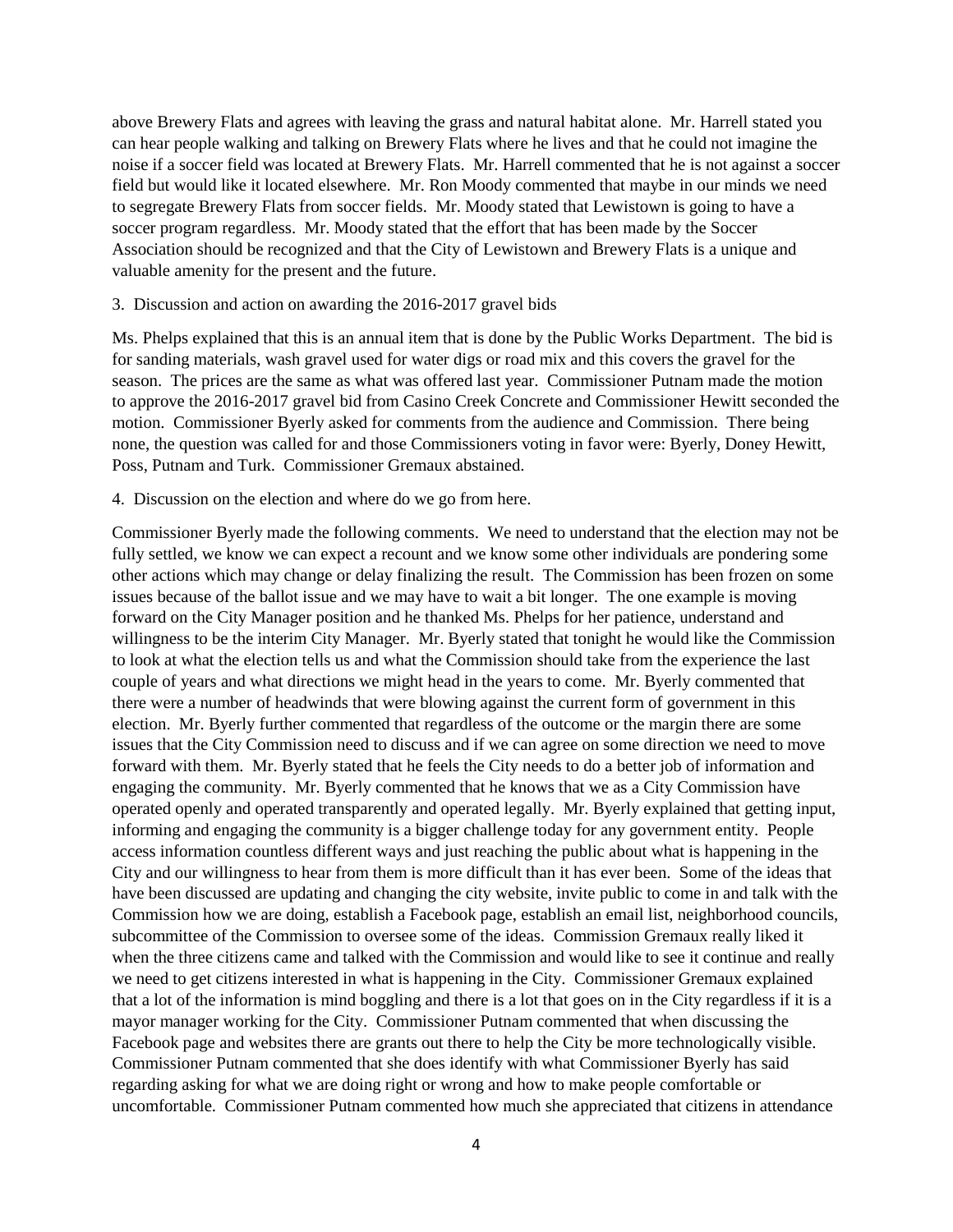and that government takes participated and without participation it appears that everything is one way. Commissioner Doney commented that she is really in favor of the neighborhood councils and it would allow individuals to come forward and bring the concerns to the Commissioner. Commissioner Doney commented that neighborhood councils would open lines of communication and Facebook is a great idea. Commissioner Doney stated that she does like the email idea and it depends on the Commission reaching out to the citizens. Commissioner Turk commented that we should educate the people and it was discussed at one time to put information in the newspaper. Commissioner Turk further commented that we need to educate citizens on the board, weeds and plowing. Further discussion followed on the boards. Commissioner Poss commented that some of the City projects entail a lot of detail and maybe we need to slow down some of the projects to better understand the details and processes. Commissioner Poss agreed that the email idea if outstanding. Ms. Blanche Chapman commented that she has complained forever that the audience cannot hear and would have a better turnout if citizens could hear. Mr. Clint Loomis commented that he likes the consolidation of the ideas being discussed. Mr. Loomis stated that the Art Center and Library have a box in the newspaper and maybe if the Commission had there on area in the newspaper it might help inform the citizens. Commissioner Hewitt commented that she agreed with the neighborhood councils. Mr. Brett Thackery commented that he likes all of the ideas and agrees that the world is ran by those that show up. Mr. Ron Moody commented that he is a professional communication advisor. Mr. Moody explained some of the situation he has dealt with and some suggestions of how the Commission could move forward. Ms. Suzanne Westhoff commented that hopefully we will end the election process on the mayor form or existing form of government and the vote was very close and is wondering what message each individual Commissioner got from the close vote. Commissioner Hewitt answered that no one really knew what they really wanted and one comment she heard adamantly that they wanted a qualified mayor and not CAO. Commissioner Putnam commented that 50% of the citizens that voted that they did not like the current form of government and it is upsetting and it behooves the Commission and community to look at what displeased those citizens. Commissioner Poss commented that the vote being that close that speaks to the fact that there is a significant portion of the population does not like how we are operating and if we continue this form of government we as the Commission need to address that. Commissioner Byerly commented that he agrees with everything that has been said but would caution that not everyone that did voted for the current government thinks it is wonderful and not everyone that voted for a mayor thinks the current government is terrible. Commissioner Byerly commented that like any election there is countless threads that had an impact on the election. Commissioner Gremaux commented that when he saw the election results came and was surprised and question what we are doing wrong. Commissioner Doney commented that this is obviously an election of change and we are headed in the right direction and there is a lot of ways to communicate and improving communication is the key. Commissioner Turk commented that she heard a lot of comments regarding the study commission and it was apparent that a lot of people were misinformed. Commissioner Turk commented that she thought the current form of government would win by a landslide and agrees with everyone's opinion that we need to inform the public, be there for the public and listen to the public. Mr. Frank Westhoff addressed the Commission that the short notice of the agenda should be addressed. Further discussion was held regarding the setting and posting of the agenda. Ms. Flugge commented that with regards to the election she heard a lot of comments including herself had no idea what was going on with the election. Commissioner Byerly asked how the Commission would like to move ahead with what was discussed tonight. Commissioner Doney commented that she would like to prioritize tonight. Commissioner Putnam commented that maybe the City needs a communication officer to determine how to educate the public. There was discussion regarding the communication officer. Further discussion followed regarding a Facebook page. Commissioner Byerly asked that Ms. Phelps and Ms. Brummond look into the email list and Facebook page. Commissioner Doney would like